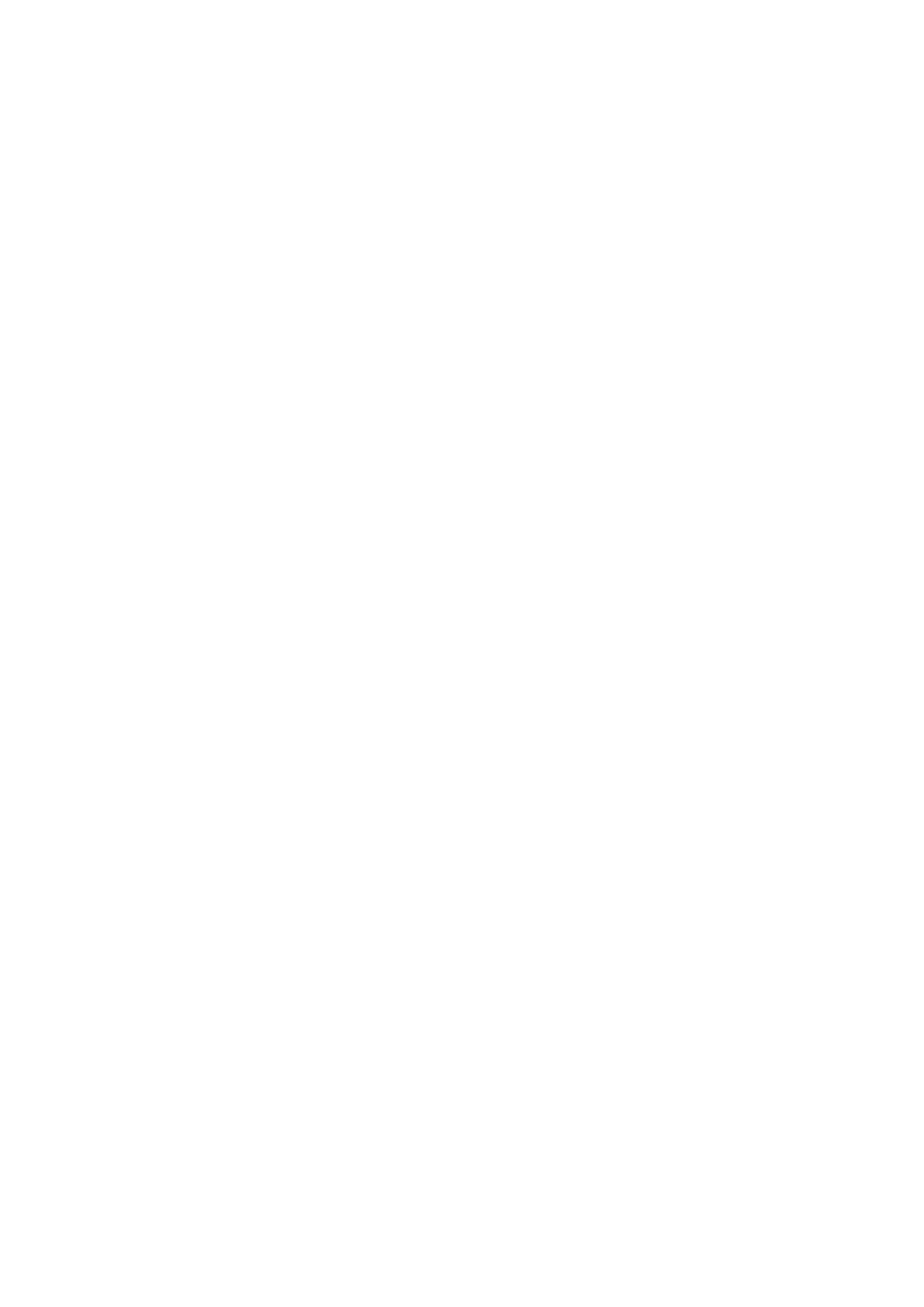# **In the case of Kaytan v. Turkey,**

The European Court of Human Rights (Second Section), sitting as a Chamber composed of:

Nebojša Vučinić, *Acting President,* Işıl Karakaş, Helen Keller, Paul Lemmens, Egidijus Kūris, Robert Spano, Jon Fridrik Kjølbro, *judges,*

and Stanley Naismith, *Section Registrar,*

Having deliberated in private on 25 August 2015,

Delivers the following judgment, which was adopted on that date:

# PROCEDURE

1. The case originated in an application (no. 27422/05) against the Republic of Turkey lodged with the Court under Article 34 of the Convention for the Protection of Human Rights and Fundamental Freedoms ("the Convention") by a Turkish national, Mr Hayati Kaytan ("the applicant"), on 30 June 2005.

2. The applicant was born in 1968 and is currently serving a life sentence. He was represented by Ms C. Vine, R. Reynolds and S. Karakaş, lawyers practising in London, and H. Geylani and Y. Geylani Arslan, lawyers practising in Ankara.

The Turkish Government ("the Government") were represented by their Agent.

3. The applicant alleged that the life sentence imposed on him, without the possibility of a review, constituted a violation of Article 3 of the Convention. Relying on Articles 5, 6 and 14 of the Convention, the applicant also complained of the lack of legal assistance while in police custody, the lack of independence and impartiality of the trial court as well as his inability to challenge the statements of some of the witnesses.

4. On 25 January 2011 the application was communicated to the Government. On 2 July 2013, the parties were invited to submit additional observations.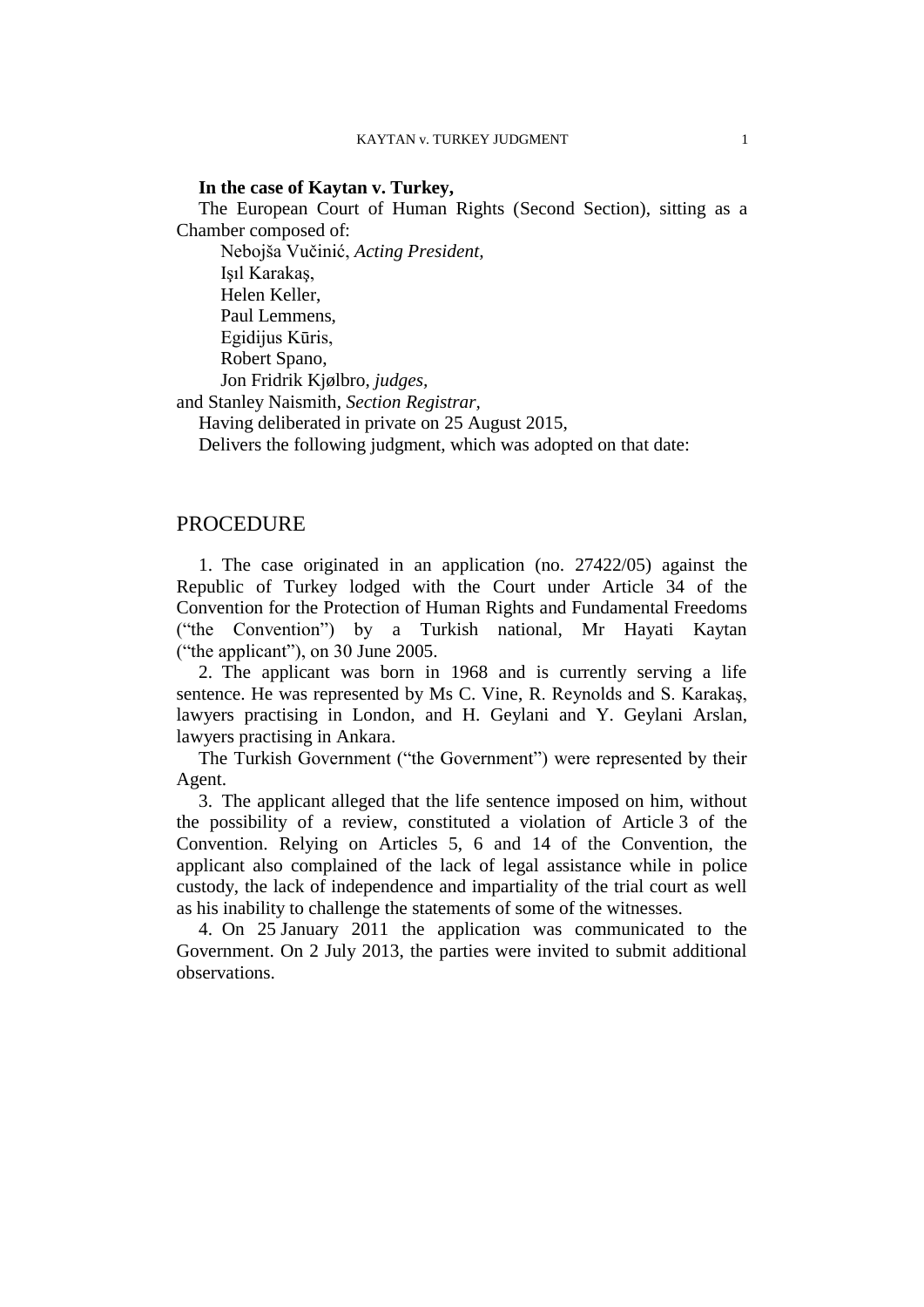# THE FACTS

### I. THE CIRCUMSTANCES OF THE CASE

5. In March 2002, criminal proceedings were initiated against the applicant *in absentia* for being a member of the PKK (the Workers' Party of Kurdistan), an illegal armed organisation. In the indictment, the public prosecutor relied on, among others, incriminating statements by certain accused persons who, in their statements to the police, had maintained that the applicant had been involved in a number of terrorist activities since 1991. A Red Notice was accordingly issued in respect of the applicant via Interpol.

6. On an unspecified date the applicant was arrested in Syria. After being detained in the Damascus Security Headquarters, allegedly for twenty-three days, the applicant was handed over to the Turkish authorities on 15 August 2003. The medical report issued at the beginning of the applicant's custody indicated no signs of ill-treatment.

<span id="page-3-0"></span>7. On 18 August 2003 the applicant was questioned at the Erzurum Gendarmerie Command, in the absence of a lawyer. According to a form explaining arrested persons' rights, which the applicant had signed, he had been reminded of the charges against him, his right to a lawyer and his right to remain silent. The applicant refused legal assistance, and gave a detailed statement regarding his activities in the illegal organisation. He admitted that he had been a member of the PKK since 1989, maintained that he had been involved in several armed attacks and gave details about such events. He also stated that he had been acting as the Paris representative of the illegal organisation since 1994 and signed his statement as such.

<span id="page-3-1"></span>8. On the same day, the applicant was examined at the hospital; no signs of ill-treatment were noted on his body. Subsequently, he was questioned by the Erzurum Public Prosecutor. The applicant refused legal assistance and confirmed this in his statement given to the gendarmerie. In this connection, he admitted to being a member of the PKK and participating in several terrorist activities between 1990 and 1998 and also being the Paris representative of the illegal organisation since 1999. He further admitted that he had been involved in some of the armed attacks with which he had been charged. These events were indicated by their location, nature and dates, which were between 1990 and 1998.

The applicant denied his participation in five terrorist attacks which had happened in 1992.

9. Later on the same day, the applicant was taken to the Erzurum State Security Court. Before the court he expressed the wish to be represented by a lawyer, and stated that he would make further submissions once a lawyer had been appointed. The court remanded the applicant in pre-trial detention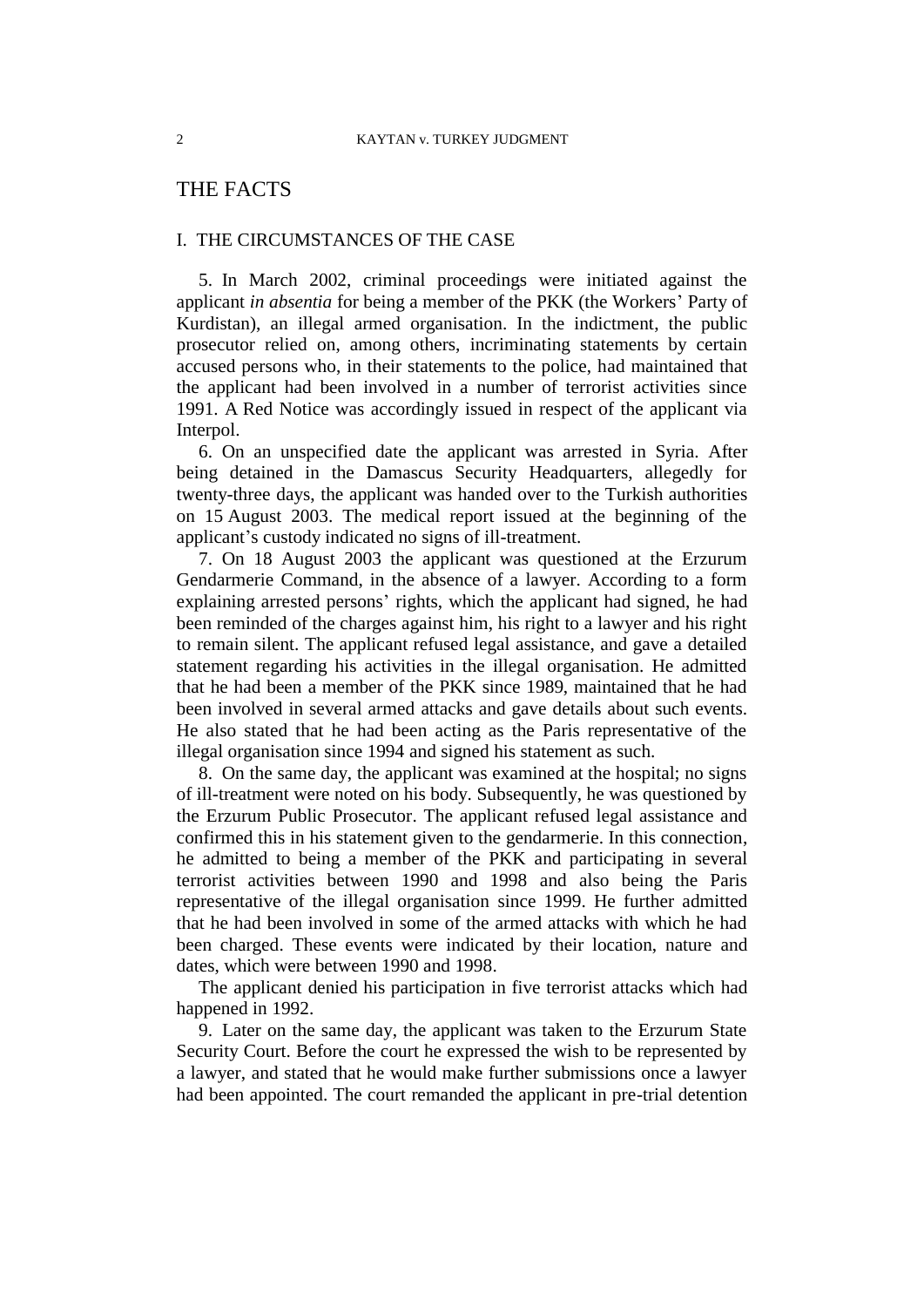and allowed him time for the assignment of a representative until the next hearing to be held on 7 October 2003.

10. On 20 August 2003 the Erzurum Public Prosecutor lodged an additional indictment, charging the applicant under Article 125 of the former Criminal Code with seeking to destroy the constitutional order and unity of the Turkish State and to remove part of the country from the State's control.

11. On 9 December 2003, at the fifth court hearing, in the presence of his three lawyers, the applicant retracted the statements he had made to the gendarmerie and the public prosecutor, alleging that he had been under psychological pressure during his interrogation. He confessed to being a member of the PKK, but only in charge of the instruction of the members, and claimed that he had never taken part in any armed attack. He further submitted that he had been injured during an armed clash in November 1992 and since then had been unable to use his right hand. In this connection he requested a medical report establishing that he was not able to hold a gun with his right hand. The prosecutor opposed this request by referring to the applicant's healthy physical appearance.

12. During the hearing the applicant's representatives contested the testimonies of other accused persons in different criminal proceedings indicating the applicant's involvement or responsibilities as a team leader, by alleging that such testimonies had been given only in order to benefit from legal provisions allowing reduction of sentences. The cross-examination of these witnesses was not requested at any stage of the proceedings.

Again on the same day, the applicant made written submissions to the court and stated that he had signed his statement in custody without reading it.

13. On 27 February 2004 the Forensic Medicine Department of Erzurum Atatürk University issued a report. It found loss of function in the applicant's right hand and concluded that the applicant would have serious difficulty in using a firearm with one hand. However, it was further reported that if his right hand were supported by other parts of his body he would be able to use a firearm.

14. On 4 May 2004, at the ninth hearing, the applicant objected to the medical report, requesting a new report from the Istanbul Forensic Institute. The trial court refused this request, holding that a new medical report would not have any effect on the merits of the case and therefore was not necessary. In this connection, the court held that the illegal acts admitted by the applicant, which had been committed prior to November 1992, thus before his hand was injured, would suffice for charges to be brought against the applicant under Article 125 of the former Criminal Code. It accordingly held that an additional expert report was not required.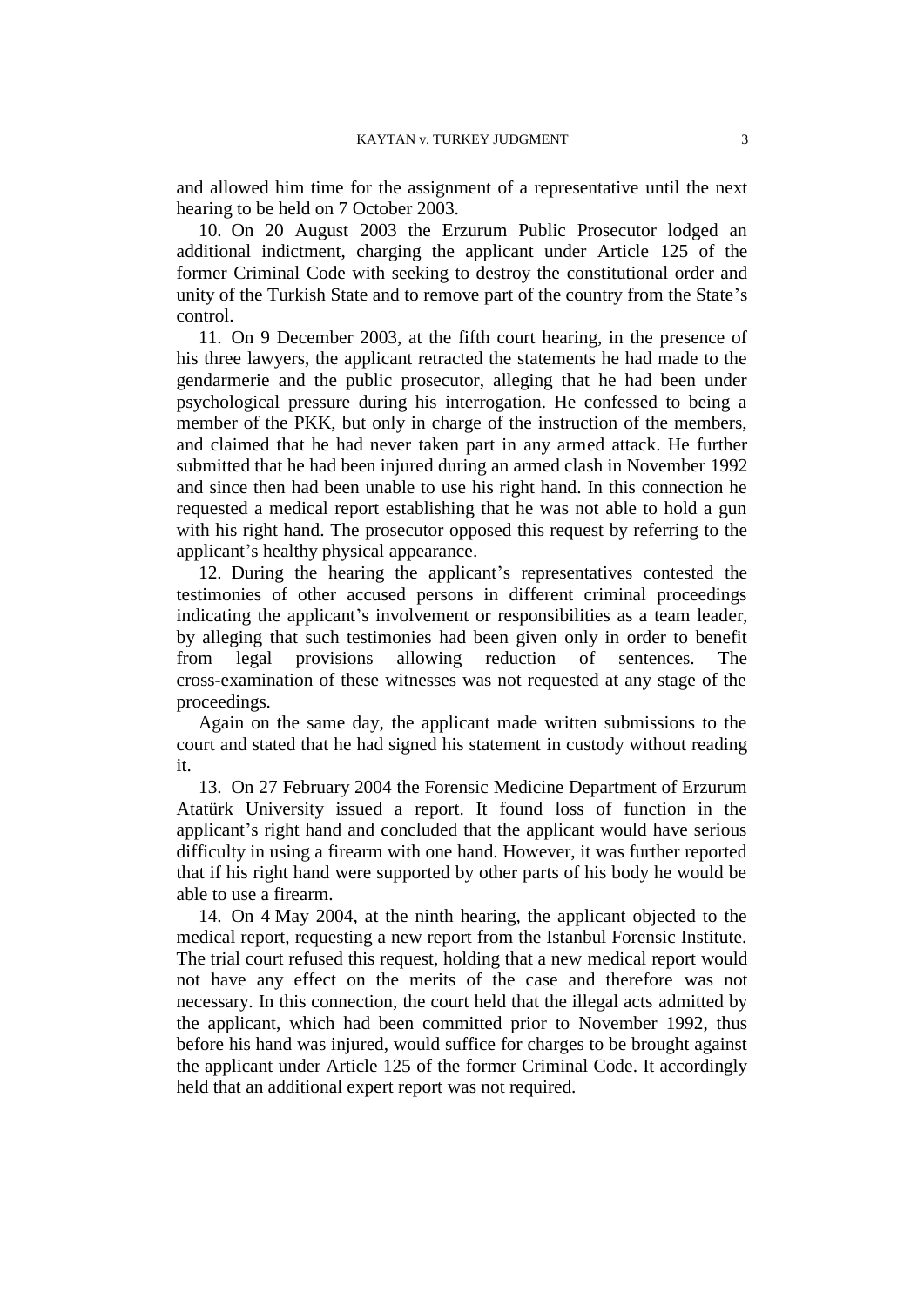15. At a hearing held on 24 August 2004, the applicant repeated his request for an additional medical report, and stated that during his interrogation by the gendarmes and the prosecutor he had felt fearful and anxious and had given his statements under pressure as a result of the conditions in which he had been detained in Syria. He repeated that the testimonies against him by persons accused of terrorism in different proceedings had been made only for collaborating and benefiting from lenient criminal provisions and could be dismissed once the medical report concerning his incapacity was established. The applicant's lawyers also based their arguments on the establishment of a new report.

16. In the meantime, State Security Courts were abolished by Law no. 5190 of 16 June 2004. Accordingly, the case was transferred to the Erzurum Assize Court.

17. On 21 September 2004 the Erzurum Assize Court convicted the applicant as charged. In a reasoned judgment, the court found it established that the applicant had been involved in at least 15 armed attacks committed prior to 1992, among the 59 incidents of which he was accused. It enumerated the acts to which the applicant had confessed while being questioned by the gendarmes and subsequently by the prosecutor, such as setting fire to three primary schools, the robbery of several village guards and clashes with security forces. These acts also corresponded chronologically with each other and with the numerous official documents related to these events. The court further held that these acts would suffice to convict the applicant under Article 125 of the former Criminal Code and underlined that only after several hearings had he contested his initial statements, while choosing to accept his involvement in armed attacks in which terrorists had been killed and denying his implication in those in which members of the security forces had been killed. The court pointed out that the applicant's argument could not be considered credible in view of the chronology of the events. The court further stated that throughout the criminal proceedings the applicant had consistently and proudly stated that he was a member of the illegal organisation to the point of making propaganda for the organisation, and he had shown no remorse which would indicate the likelihood that he would not repeat such crimes. Finally, it indicated that the applicant even refused the possibility of using Law no. 4959 for rehabilitation (certain paragraphs of Article 4 of the cited law foresee sentences varying between 12 and 19 years of imprisonment in replacement of an "aggravated life sentence", according to the authenticity of information provided about the structure of a terrorist organisation or its activities) and accordingly sentenced him to "aggravated life imprisonment".

18. On 7 January 2005 the Court of Cassation upheld the conviction.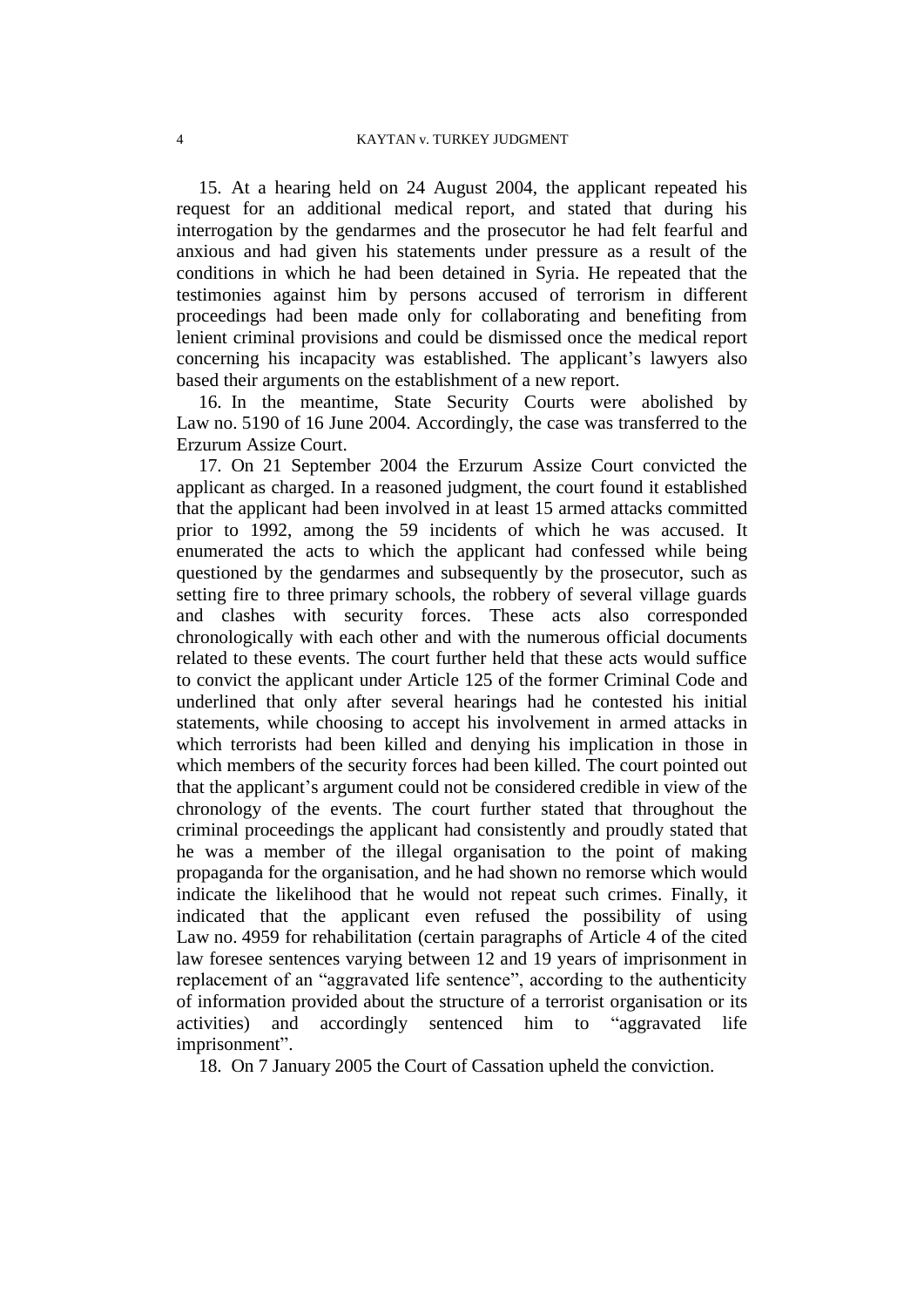#### KAYTAN v. TURKEY JUDGMENT 5

### II. RELEVANT DOMESTIC AND INTERNATIONAL LAW

<span id="page-6-0"></span>19. For the relevant domestic law and background information, the Court refers to the judgment in *Öcalan v. Turkey (no. 2)* (nos. 24069/03, 197/04, 6201/06 and 10464/07, §§ 62-71, 18 March 2014). In summary, different legal provisions indicate that the execution of an "aggravated life sentence" is maintained for the whole of a prisoner's life; the conditional release options or prescription are not applicable to criminals convicted under Article 125 of the former Criminal Code. Their sentences cannot be reduced except in cases of serious or terminal illness.

20. Information on relevant international and comparative law on life sentences and on the objectives of a prison sentence can be found in the judgments *Dickson v. the United Kingdom* ([GC], no. 44362/04, §§ 28-36, ECHR 2007-V), *Kafkaris v. Cyprus* ([GC], no. 21906/04, §§ 68-76, ECHR 2008), *Vinter and Others v. the United Kingdom* ([GC], nos. 66069/09, 130/10 and 3896/10, §§ 59-81, ECHR 2013 (extracts)), and *Harakchiev and Tolumov v. Bulgaria* (nos. 15018/11 and 61199/12, §§ 157-174, ECHR 2014 (extracts)).

# THE LAW

### I. ADMISSIBILITY

21. The applicant complained under Article 5 of the Convention that he had been denied legal assistance while in custody. Under the same provision, he further stated that he had not been able to contact his family, and alleged that the length of time he had spent in custody had been excessive.

22. The applicant alleged under Article 6 of the Convention that he had been denied a fair hearing. In this respect, he argued that the trial court lacked independence and impartiality, that his request for an additional expert report on the condition of his hand had been refused, and that he had not been given an opportunity to challenge the statements of several accused persons who had testified against him in their own police statements.

23. The applicant complained under Article 14 of the Convention that he had been subjected to discriminatory treatment on account of his Kurdish origin.

24. Finally, relying on Article 3 of the Convention, the applicant complained that he had been subjected to degrading treatment while in custody in Syria. He alleged in particular that the prison conditions there had been humiliating and that he had been chained and blindfolded while being transferred to Turkey. In this connection, he also alleged that his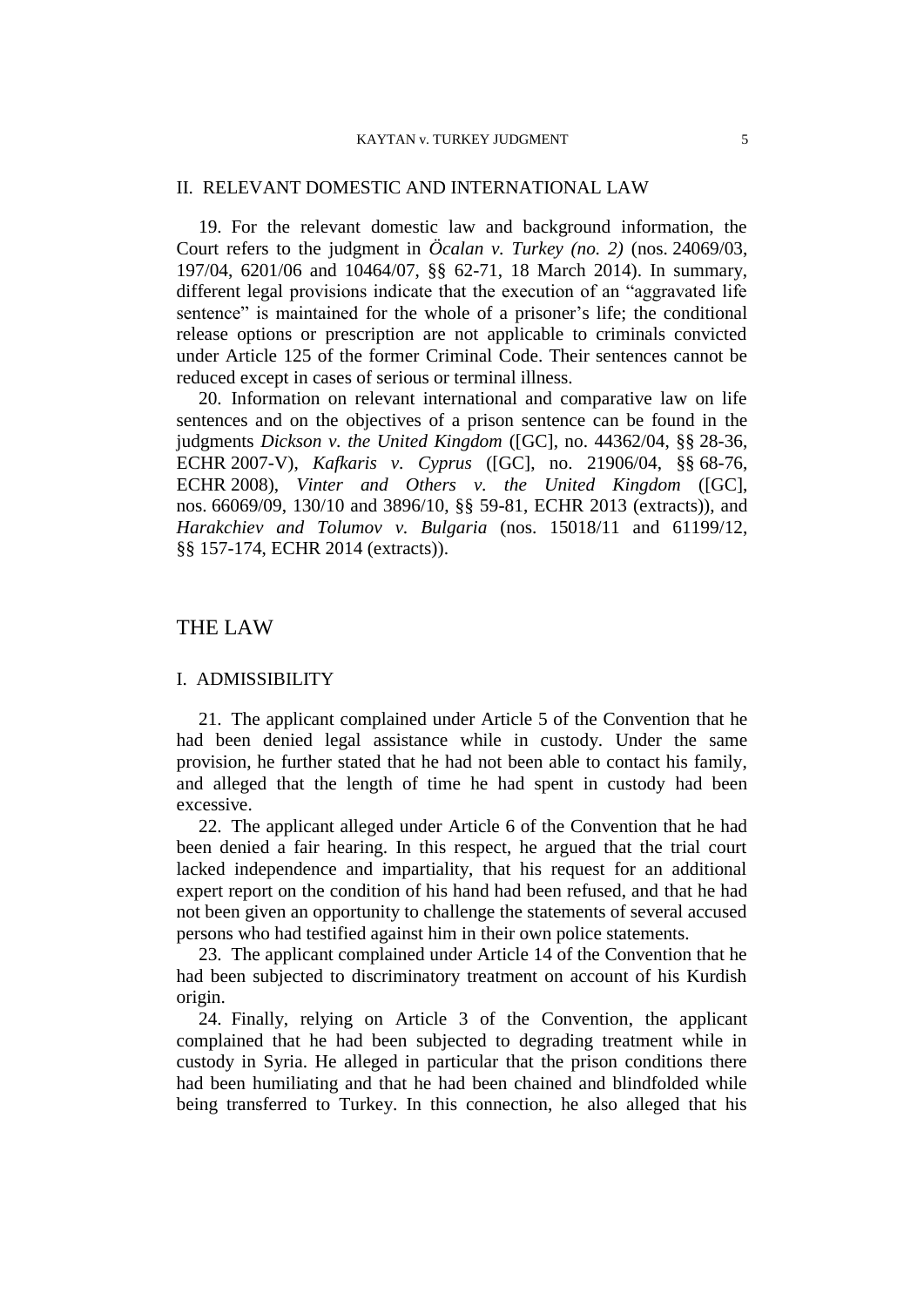transfer to Turkey by the Syrian authorities was illegal, as he had a residence permit for Germany. The applicant further stated that during his interrogation in Turkey he had been coerced into signing self-incriminating statements. He further alleged that the sentence of aggravated life imprisonment was, by its nature, against the principles of Article 3 of the Convention.

#### **A. Complaints raised under Article 5 of the Convention**

25. The applicant complained that he had been denied legal assistance in custody. He also argued that he had not been given an opportunity to contact his family and complained about the length of time he had spent in custody.

26. The Court considers that the applicant's complaint concerning the absence of legal assistance while in custody should be examined under Article 6 of the Convention. As regards the remaining complaints, it notes that the applicant's time in custody ended on 18 August 2003, whereas the application was introduced on 30 June 2005, more than six months later.

27. It follows that this part of the application should be rejected as introduced outside the six-month period under Article 35 §§ 1 and 4 of the Convention.

### **B. Complaints raised under Article 6 of the Convention**

### *1. Lack of legal assistance*

28. The applicant argued that he had not received the assistance of a lawyer while in custody.

29. The Government contested this claim as the applicant had clearly waived such a right.

30. The Court observes in the first place that at the material time there was no restriction in law on the availability of legal assistance for those in custody (see, *a contrario*, *Salduz v. Turkey* [GC], no. 36391/02, § 14, ECHR 2008, for national legislation, see §§ 27-29). Furthermore, it is undisputed that the applicant signed two forms explaining arrested persons' rights, according to which, although the applicant had been reminded of his right to remain silent and to legal assistance, he had stated that he did not require any legal assistance, and had given statements to the gendarmerie and subsequently to the public prosecutor (see paragraphs [7](#page-3-0) and [8](#page-3-1) above).

31. The Court further observes that the applicant did not at any stage state to the trial court that any request that a lawyer be appointed for him had been refused by the domestic authorities. There is no element in the case file indicating that the applicant had not willingly and unequivocally decided to waive his right to legal assistance during his questioning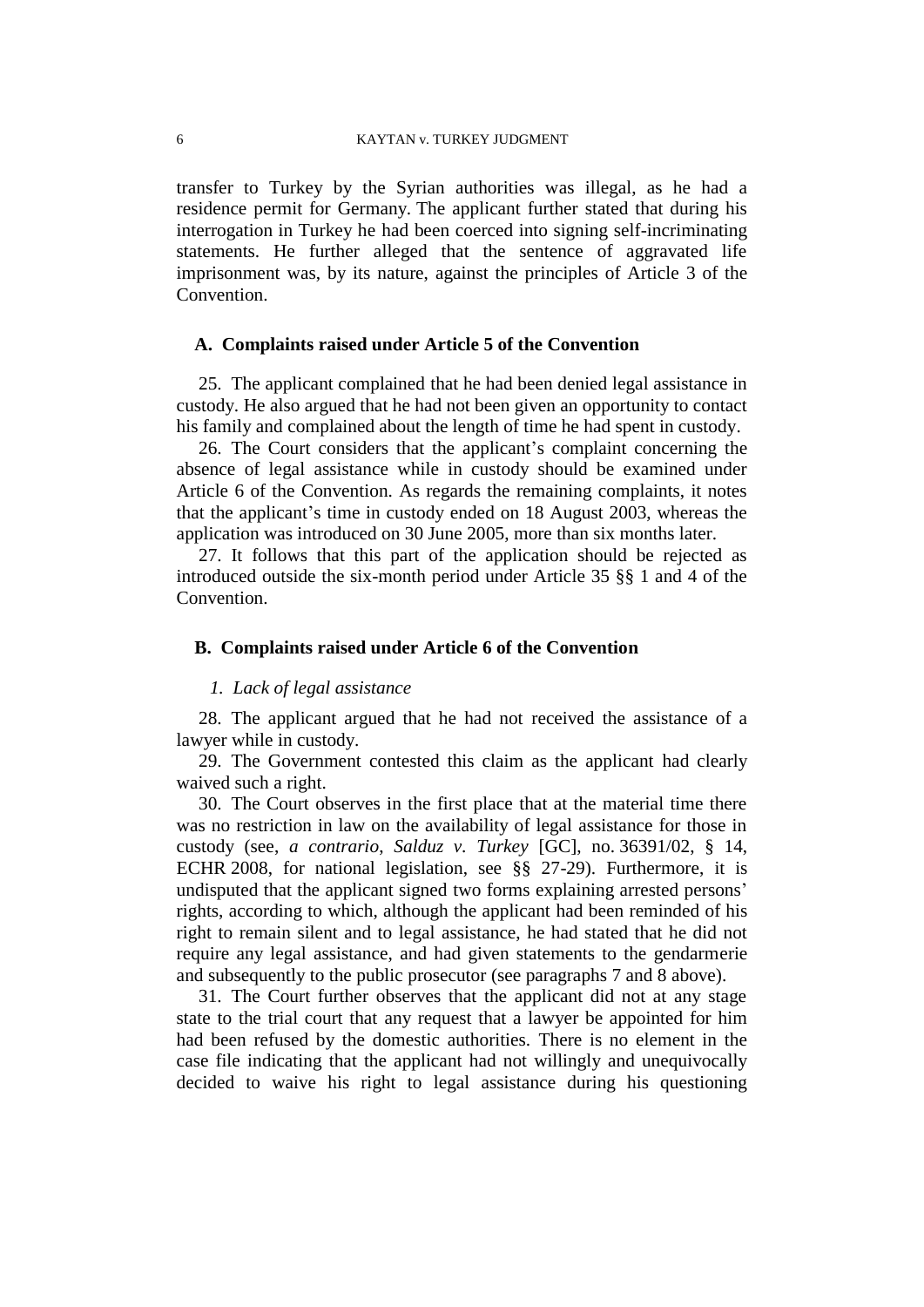(see *Başar v. Turkey* (dec.), no. 17880/07, 15 April 2011, and *Diriöz v. Turkey*, no. 38560/04, §§ 28-38, 31 May 2012).

32. In the circumstances of the present case, the Court concludes that this part of the application is manifestly ill-founded and should be rejected pursuant to Article 35 §§ 3 and 4 of the Convention.

### *2. Independence and impartiality of the trial court*

33. The applicant alleged that, in breach of Article 6 of the Convention, he had not been tried by an independent and impartial court. In this connection, without giving any details, he argued that his trial had commenced before a State Security Court, which, in his opinion, could not be regarded as impartial.

34. The Court notes that following the amendment of the Constitution in 1999, the military judges sitting in state security courts were replaced by civilian judges. In the present case, the criminal proceedings against the applicant were initiated in 2001, after the above-mentioned amendment. Furthermore, the Court reiterates that it has examined similar complaints in the past, and has held that there was no breach of Article 6 of the Convention (see *İmrek v. Turkey* (dec.), no. 57175/00, 28 January 2003). It finds no particular circumstances in the instant case which would require it to depart from its findings in such earlier cases.

35. Consequently, this part of the application must be rejected as manifestly ill-founded within the meaning of Article 35 §§ 3 and 4 of the Convention.

### *3. Fairness of the criminal proceedings against the applicant*

36. The applicant complained that he did not have a fair trial before the national courts. In this respect, he alleged that the national courts had rejected his request for an additional expert report regarding the condition of his injured hand. He further stated that the trial court had failed in its interpretation of domestic law as, in his view, he should not have been convicted under Article 125 of the Criminal Code but under more lenient provisions. The applicant also complained that he had not been given an opportunity to challenge the statements of witnesses who had testified against him.

37. The Government mainly argued that the right to examine witnesses was not unlimited and refers to the statements of the applicant by relying on *Latimer v. United Kingdom* ((dec.), no. 12141/04, 31 May 2005), a case in which the applicant was convicted upon his own statements without the benefit of legal advice.

38. The Court reiterates that, in accordance with Article 19 of the Convention, its duty is to ensure the observance of the obligations undertaken by the High Contracting Parties to the Convention. In particular,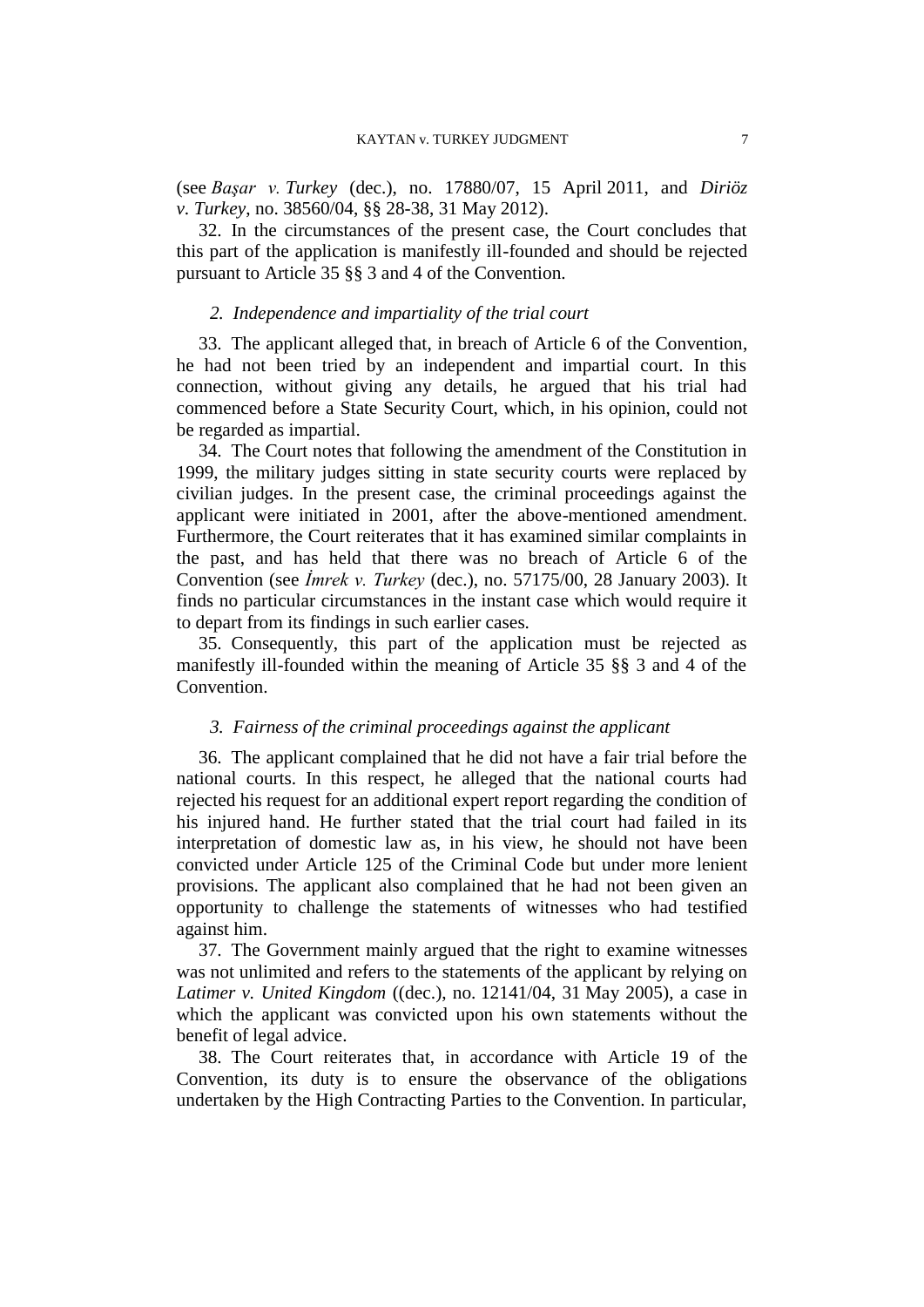it is not its function to deal with errors of fact or of law allegedly committed by a national court unless and in so far as they may have infringed rights and freedoms protected by the Convention (see *Schenk v. Switzerland*, 12 July 1988, § 45, Series A no. 140). The Court also notes that as a general rule it is for the national courts to assess the evidence before them as well as the relevance of the evidence which defendants seek to adduce (see *Barberà, Messegué and Jabardo v. Spain*, 6 December 1988, § 68, Series A no. 146). The Court finally reiterates that Article 6 § 3(d) enshrines the principle that before an accused can be convicted, all evidence against him must normally be produced in his presence at a public hearing with a view to adversarial argument. Exceptions to this principle are possible but must not infringe the rights of the defence, which, as a rule, require that the accused should be given an adequate and proper opportunity to challenge and question a witness against him, either when that witness makes a statement or at a later stage of the proceedings (see *Al-Khawaja and Tahery v. the United Kingdom* [GC], nos. 26766/05 and 22228/06, § 118, ECHR 2011).

39. In the present case, the Court notes that the applicant's case was examined thoroughly at two levels of jurisdiction, and the decisions of the Erzurum Assize Court and the Court of Cassation were delivered on the basis of domestic law and the particular circumstances of the case. In this respect, the Court notes that the applicant's request for an additional expert report was rejected by the domestic court as it was decided that the outcome of such a report would not be decisive. This was on the basis that the participation of the applicant in armed attacks before November 1992, the date on which his right hand had become partially infirm such as to not allow him to use a gun, had been established. According to the court, such a conclusion dispensed with the necessity of establishing his participation or not in the succeeding acts for which he was prosecuted.

40. Furthermore, although the applicant alleged that his conviction had been based on the incriminating statements of other persons accused of terrorism, the Court observes that neither the applicant nor his lawyers requested at any stage of the proceedings the examination of such witnesses, but rather focused on the alleged incapacity to use a firearm after November 1992, a period which was not taken into consideration by the national court.

41. The Court further notes that the applicant never denied carrying out activities as one of the representatives of the illegal organisation. The admissibility, and reliability, of the confessions which the applicant made during his questioning by the gendarmes and prosecutor were scrutinized on several occasions in full adversarial proceedings during which the applicant was represented by a lawyer. The Assize Court found, having regard to the applicant's conduct during the interviews, that there was no doubt as to the voluntariness of his initial admissions. In particular, it was not convinced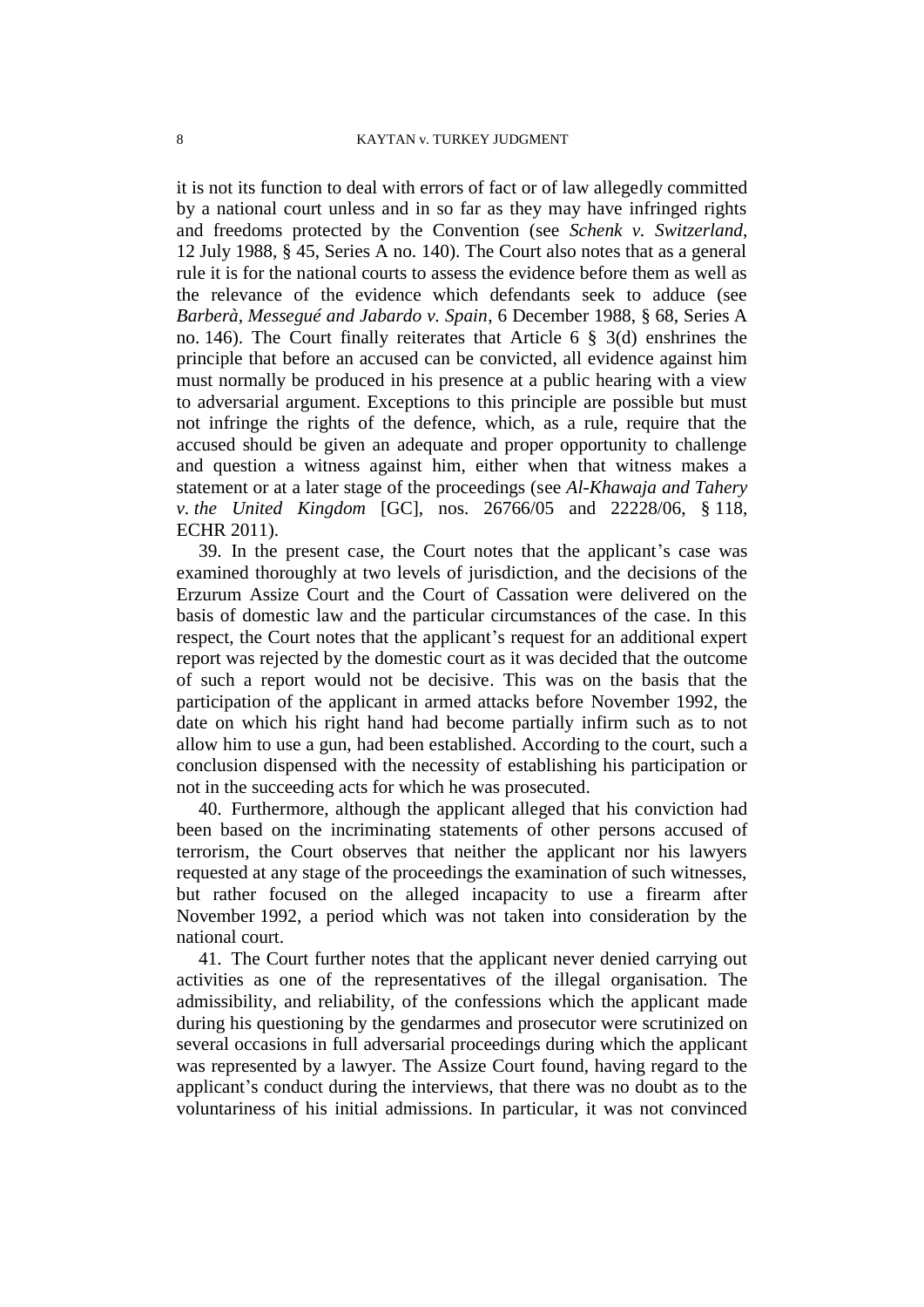#### KAYTAN v. TURKEY JUDGMENT 9

that the applicant was of such vulnerability or had been subjected to such pressure during his detention that reliance on the admissions would be unfair. In the circumstances of the present case, the Court finds no element or argument in the case file on the basis of which to conclude that the domestic proceedings were unfair or that the defence rights of the applicant were prejudiced.

42. In the light of the foregoing, the Court concludes that there is no appearance of a violation of Article 6 of the Convention. It follows that this part of the application is manifestly ill-founded and should be rejected pursuant to Article 35 §§ 3 and 4 of the Convention.

#### **C. Complaint raised under Article 14 of the Convention**

43. The applicant alleged under Article 14 of the Convention that he had been subjected to discriminatory treatment on account of his Kurdish origin.

44. The Court has examined the applicant's allegations in the light of the evidence submitted to it and considers them unsubstantiated.

45. It follows that this part of the application should be rejected as being manifestly ill-founded within the meaning of Article 35 §§ 3 and 4 of the Convention.

#### **D. Complaints raised under Article 3 of the Convention**

#### *1. The applicant's custody in Syria*

46. Relying on Article 3 of the Convention, the applicant firstly complained about the treatment he had been subjected to by the Syrian authorities while in custody in Damascus.

47. The Court notes that Syria is not a party to the Convention, and that this part of the application is therefore incompatible *ratione personae* with the provisions of the Convention within the meaning of Article 35 § 3 of the Convention.

#### *2. The applicant's custody in Turkey*

48. The applicant further alleged that he had been coerced by the gendarmerie into making self-incriminating statements. In this connection, he alleged that he had been subjected to psychological pressure while in custody.

49. The Court reiterates that allegations of ill-treatment must be supported by appropriate evidence. To assess this evidence, the Court has generally applied the standard of proof "beyond reasonable doubt" (see *Talat Tepe v. Turkey*, no. 31247/96, § 48, 21 December 2004). Such proof may, however, follow from the coexistence of sufficiently strong,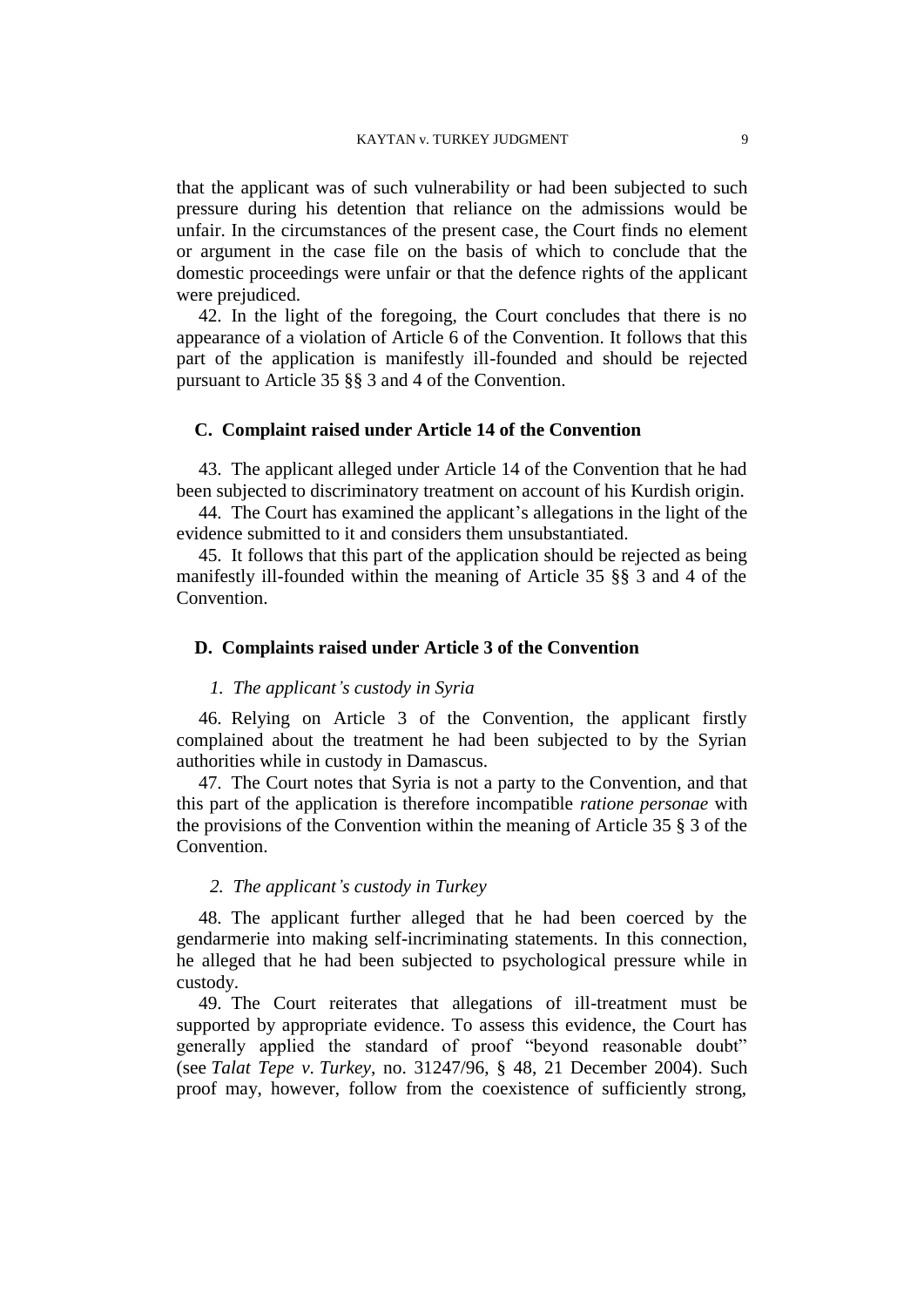clear and concordant inferences or of similar unrebutted presumptions of fact (see *Labita v. Italy* [GC], no. 26772/95, § 121, ECHR 2000-IV).

50. In the present case, the Court observes that the applicant has not submitted any evidence demonstrating that he had been subjected to physical or psychological pressure while in custody. Nor did he argue that he had been unable to obtain, or had been prevented from obtaining, any such evidence. In this connection, the Court notes that the two medical reports included in the case file indicated no signs of ill-treatment on the applicant's body and at no stage of the domestic proceedings or during the Strasbourg proceedings has the applicant challenged the veracity of these reports or alleged that the doctors who issued them failed to examine him properly. The Court therefore considers that the applicant has not laid the basis of an arguable claim.

51. It follows that this part of the application should be rejected as manifestly ill-founded within the meaning of Article 35 §§ 3 and 4 of the Convention.

### *3. Complaint related to "aggravated life imprisonment"*

52. The applicant further alleged under Article 3 of the Convention that the life sentence imposed on him amounted to inhuman punishment as there was no possibility of review or commutation.

53. The Government considered that the execution modalities of a criminal sentence were not covered by the Convention and referred to the decision in *Sawoniuk v. the United Kingdom* ((dec.), no. 63716/00, ECHR 2001-VI).

54. Given the fact that the compatibility with Article 3 of the Convention of a life sentence without possibility of review was examined by the Grand Chamber in the above-mentioned *Vinter and Others* judgment (§§ 104, 107-115, 119, and 123-131), the Court rejects this objection.

55. The Government further stressed that the applicant had not exhausted domestic remedies as he had not brought such a complaint to the knowledge of the national authorities.

56. The Court observes that the irreducible nature of the "aggravated life imprisonment" arises from national legislation (see paragraph [19](#page-6-0) above). As such, the applicant did not have at his disposal effective domestic remedies in respect of his complaint. Furthermore, the Government have not shown the existence of any available domestic remedy at the material time. The Court therefore rejects the Government's objection.

57. As this complaint is not manifestly ill-founded within the meaning of Article 35 § 3 (a) of the Convention or inadmissible on any other grounds, it must be declared admissible.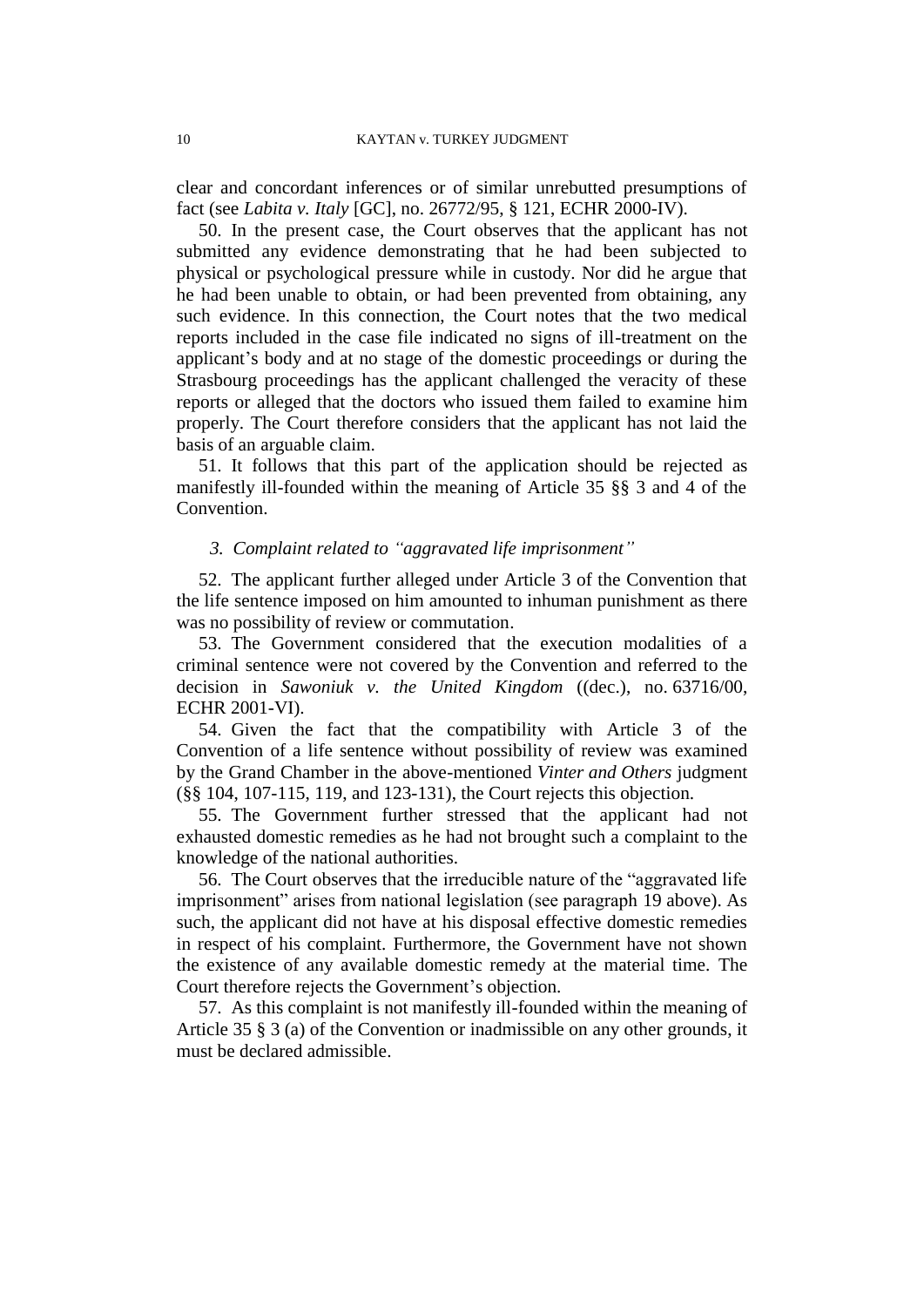#### KAYTAN v. TURKEY JUDGMENT 11

### II. ALLEGED VIOLATION OF ARTICLE 3 OF THE CONVENTION

58. The applicant considered that the sentence of life imprisonment without possibility of review is incompatible with the requirements of Article 3, which reads as follow:

"No one shall be subjected to torture or to inhuman or degrading treatment or punishment."

59. The Government, in summary, indicated that the Court had underlined in its judgment in *Vinter and Others* (cited above) that for a criminal who remained a threat to society the goal of rehabilitation might never be fulfilled.

### **A. General principles relating to the need for a review mechanism in respect of whole life sentences**

60. The Court reiterates that imposing life sentences on adult offenders for especially serious crimes is not in itself prohibited by, or incompatible with, Article 3 or any other Article of the Convention. However, the imposition of an irreducible life sentence on an adult may raise an issue under Article 3 (see *Kafkaris*, cited above, §§ 97 and 98, and *Vinter and Others*, cited above, §§ 106 and 107).

61. The Court reaffirmed the two particular but related aspects of this principle in its above-mentioned judgment *Vinter and Others* as follows (§§ 108 and 109 and the references cited therein):

"108. First, a life sentence does not become irreducible by the mere fact that in practice it may be served in full. No issue arises under Article 3 if a life sentence is *de jure* and *de facto* reducible. In this respect, the Court would emphasise that no Article 3 issue could arise if, for instance, a life prisoner had the right under domestic law to be considered for release but was refused on the ground that he or she continued to pose a danger to society. This is because States have a duty under the Convention to take measures for the protection of the public from violent crime and the Convention does not prohibit States from subjecting a person convicted of a serious crime to an indeterminate sentence allowing for the offender's continued detention where necessary for the protection of the public. Indeed, preventing a criminal from re-offending is one of the "essential functions" of a prison sentence. This is particularly so for those convicted of murder or other serious offences against the person. The mere fact that such prisoners may have already served a long period of imprisonment does not weaken the State's positive obligation to protect the public; States may fulfil that obligation by continuing to detain such life sentenced prisoners for as long as they remain dangerous.

109. Second, in determining whether a life sentence in a given case can be regarded as irreducible, the Court has sought to ascertain whether a life prisoner can be said to have any prospect of release. Where national law affords the possibility of review of a life sentence with a view to its commutation, remission, termination or the conditional release of the prisoner, this will be sufficient to satisfy Article 3."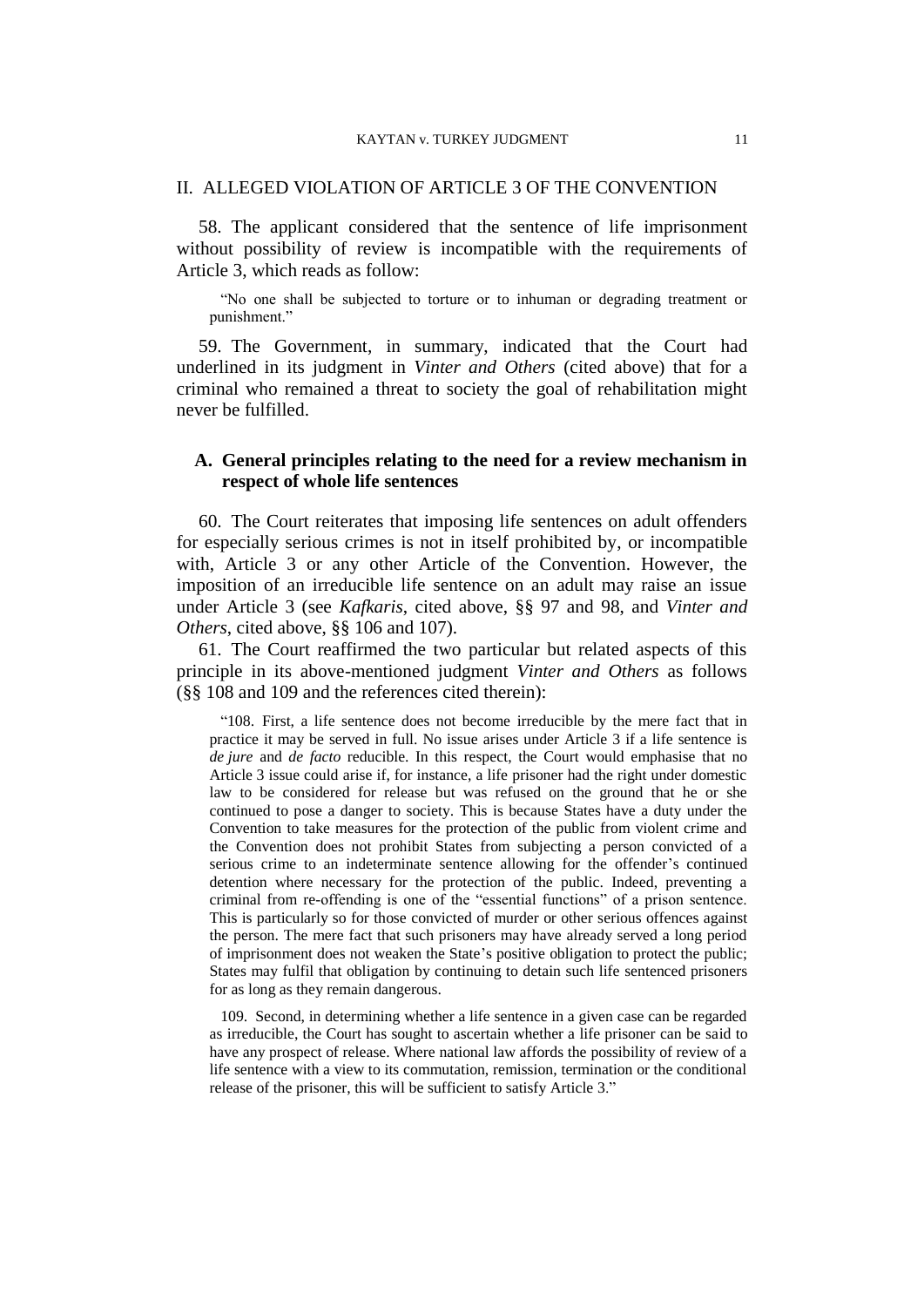62. After examining the elements of European and international law confirming the principle that all prisoners, including those sentenced to life, should be given the opportunity to progress towards rehabilitation and the prospect of being released if they succeed, the Court made specific findings under Article 3 regarding life sentences (*Vinter and Others*, cited above, §§ 119-122):

"119. (...) the Court considers that, in the context of a life sentence, Article 3 must be interpreted as requiring reducibility of the sentence, in the sense of a review which allows the domestic authorities to consider whether any changes in the life prisoner are so significant, and such progress towards rehabilitation has been made in the course of the sentence, as to mean that continued detention can no longer be justified on legitimate penological grounds.

120. However, the Court would emphasise that, having regard to the margin of appreciation which must be accorded to Contracting States in the matters of criminal justice and sentencing, it is not its task to prescribe the form (executive or judicial) which that review should take. For the same reason, it is not for the Court to determine when that review should take place. This being said, the Court would also observe that the comparative and international law materials before it show clear support for the institution of a dedicated mechanism guaranteeing a review no later than twenty-five years after the imposition of a life sentence, with further periodic reviews thereafter.

121. It follows from this conclusion that, where domestic law does not provide for the possibility of such a review, a whole life sentence will not measure up to the standards of Article 3 of the Convention.

122. Although the requisite review is a prospective event necessarily subsequent to the passing of the sentence, a whole life prisoner should not be obliged to wait and serve an indeterminate number of years of his sentence before he can raise the complaint that the legal conditions attaching to his sentence fail to comply with the requirements of Article 3 in this regard. This would be contrary both to legal certainty and to the general principles on victim status within the meaning of that term in Article 34 of the Convention. Furthermore, in cases where the sentence, on imposition, is irreducible under domestic law, it would be capricious to expect the prisoner to work towards his own rehabilitation without knowing whether, at an unspecified, future date, a mechanism might be introduced which would allow him, on the basis of that rehabilitation, to be considered for release. A whole life prisoner is entitled to know, at the outset of his sentence, what he must do to be considered for release and under what conditions, including when a review of his sentence will take place or may be sought. Consequently, where domestic law does not provide any mechanism or possibility for review of a whole life sentence, the incompatibility with Article 3 on this ground already arises at the moment of the imposition of the whole life sentence and not at a later stage of incarceration."

#### **B. The present case**

63. The Court notes that the applicant has been sentenced to an "aggravated life sentence" for terrorist activities seeking to destroy the unity of the State and to remove part of the country from the State's control. Such a penalty means that he will remain in prison for the rest of his life,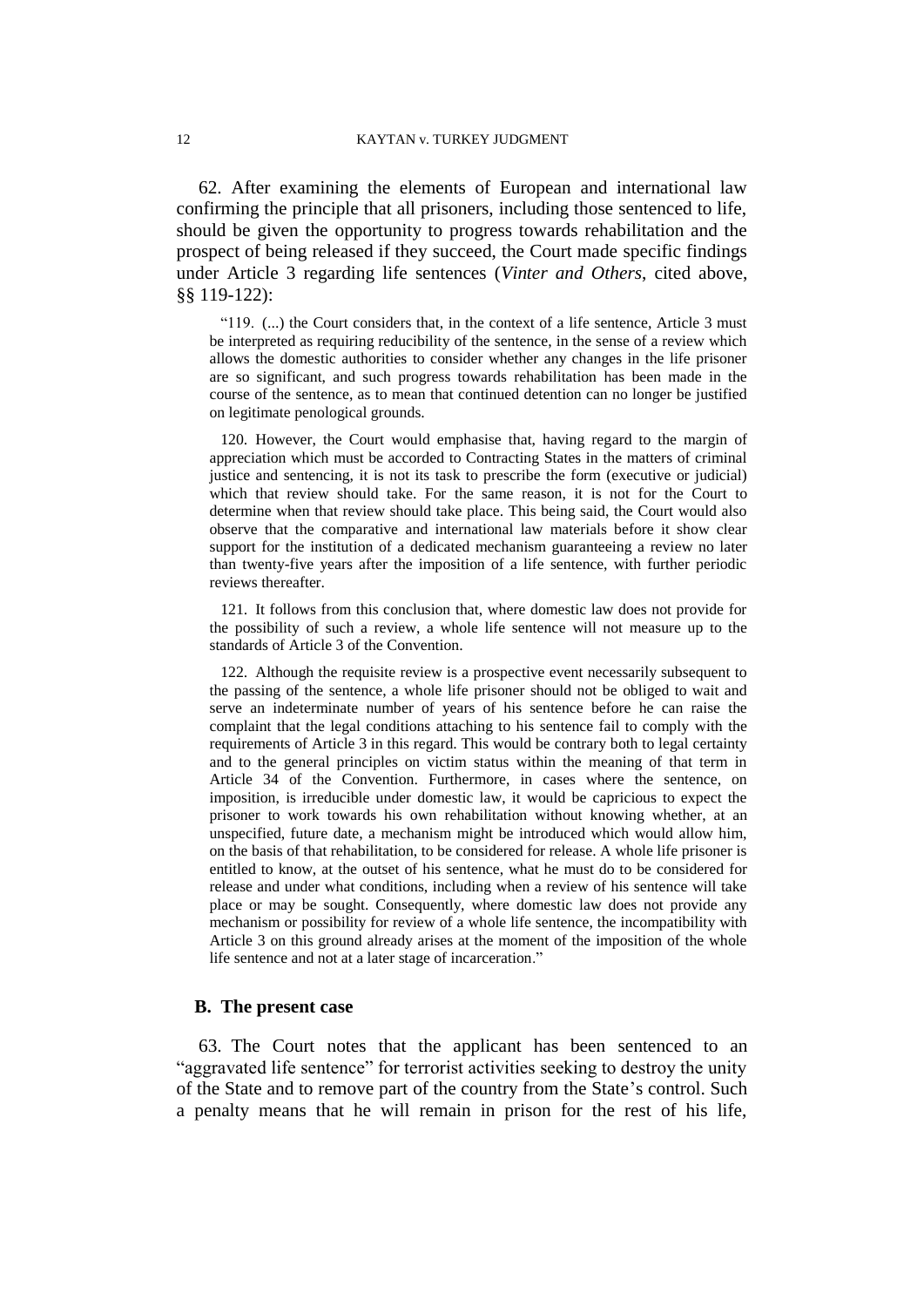regardless of any consideration relevant to his dangerousness and without the possibility of release on parole even after a period of detention (see *mutatis mutandis*, *Öcalan (no. 2)*, cited above, §§ 182-186, the findings of the Court as to the complaints under Article 7 of the Convention).

64. The Court notes that the applicant was sentenced under Article 125 of the former Criminal Code, and according to Article 107 of Law No. 5275 on the enforcement of sentences and security measures, his situation is clearly excluded from the scope of release on parole or prescription *(Öcalan (no. 2)*, cited above, § 202).

65. Although release on health grounds is foreseen in domestic law, the Court recalls that such a possibility, or amnesty, was not considered as corresponding to the notion of "prospect of release" on legitimate penological grounds (*Vinter and Others*, cited above, § 129, and *Öcalan (no. 2)*, cited above, § 203).

66. On the other hand, where domestic law does not provide any mechanism or possibility for review of a whole life sentence, the incompatibility with Article 3 on this ground already arises at the moment of the imposition of the whole life sentence and not at a later stage of incarceration (*Vinter and Others*, cited above, § 122).

67. Thus, the Court considers that there is no element or argument in the case-file, or any example of national court decisions, which would allow it to depart from its conclusion in the above-mentioned *Öcalan (no. 2)* judgment. The Court therefore holds that there has been a breach of Article 3 of the Convention.

68. The Court considers it also necessary to underline the fact that the applicant has not sought to argue that there are no longer any legitimate penological grounds for his continued detention, and reiterates that the finding of a violation cannot be understood as giving him the prospect of imminent release (*Vinter and Others*, cited above, §§ 108, 120 and 131, *Öcalan (no. 2)* cited above, § 207; see also *Harakchiev and Tolumov*, cited above, §§ 247-268).

# III. APPLICATION OF ARTICLE 41 OF THE CONVENTION

#### 69. Article 41 of the Convention provides:

"If the Court finds that there has been a violation of the Convention or the Protocols thereto, and if the internal law of the High Contracting Party concerned allows only partial reparation to be made, the Court shall, if necessary, afford just satisfaction to the injured party."

#### **A. Damage**

70. The applicant claimed 40,000 euros (EUR) in respect of non-pecuniary damage.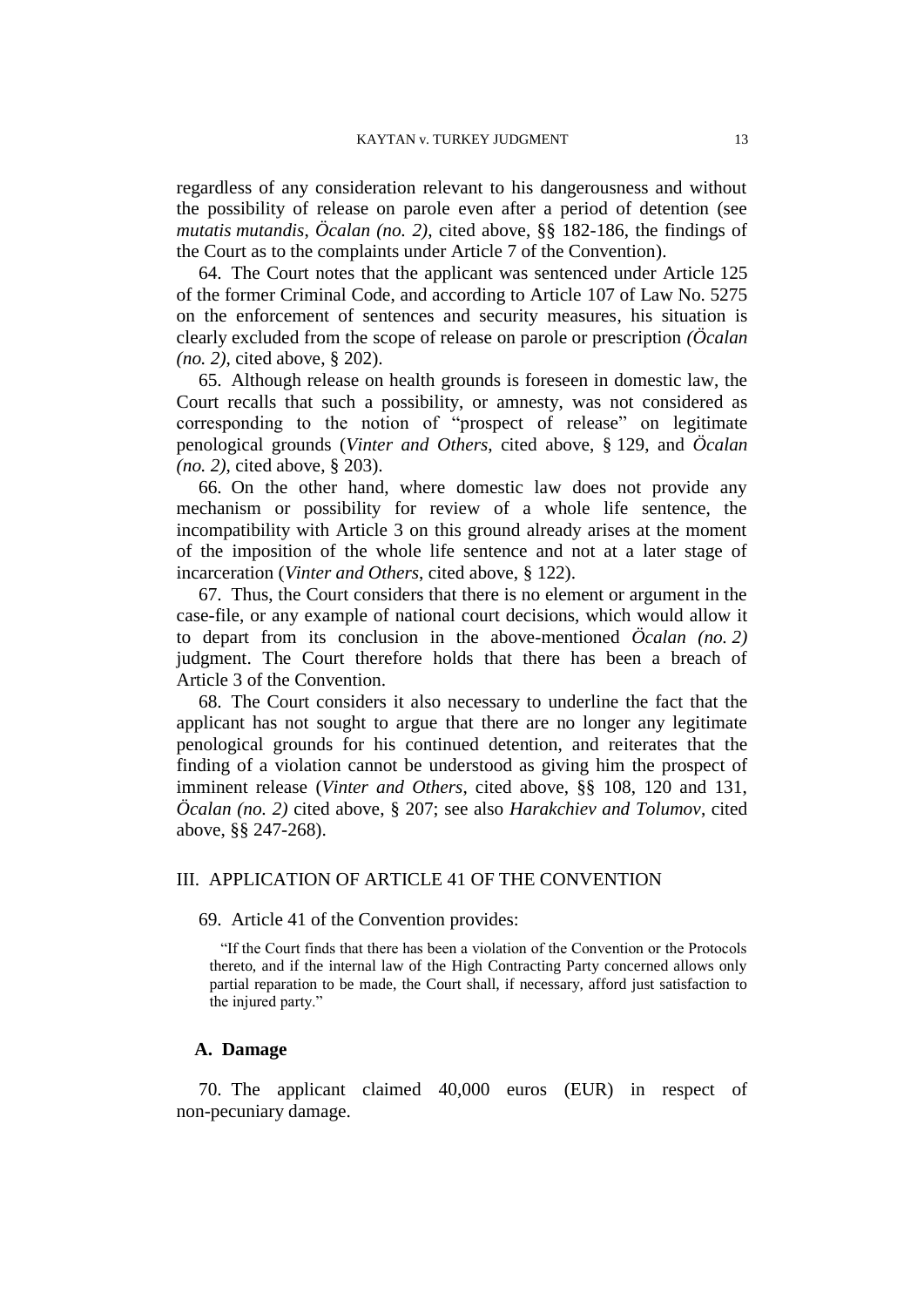71. The Government contested this claim.

72. The Court considers that its finding of a violation of Article 3 constitutes sufficient just satisfaction and accordingly makes no award under this head (see *Vinter and Others*, cited above, § 136).

### **B. Costs and expenses**

73. The applicant also claimed 2,207.85 pounds sterling (GBP) for the costs and expenses incurred before the Court as legal work and administrative costs.

74. The Government submitted that the applicant had not shown that the costs sought had been actually and necessarily incurred.

75. According to the Court's case-law, an applicant is entitled to the reimbursement of costs and expenses only in so far as it has been shown that these have been actually and necessarily incurred and are reasonable as to quantum. In the present case, regard being had to the documents in its possession, the above criteria and to the violation found, the Court considers it reasonable to award the sum of EUR 1,000 for the proceedings before the Court.

# **C. Default interest**

76. The Court considers it appropriate that the default interest rate should be based on the marginal lending rate of the European Central Bank, to which should be added three percentage points.

# FOR THESE REASONS, THE COURT, UNANIMOUSLY,

- 1. *Declares* the complaint related to life imprisonment admissible and the remainder of the application inadmissible;
- 2. *Holds* that there has been a violation of Article 3 of the Convention by reason of the lack of possibility of review of the life sentence imposed on the applicant;
- 3. *Holds* that the finding of a violation constitutes in itself sufficient just satisfaction for the non-pecuniary damage sustained by the applicant;
- 4. *Holds,*

(a) that the respondent State is to pay the applicant, within three months from the date on which the judgment becomes final in accordance with Article 44 § 2 of the Convention, EUR 1,000 (one thousand euros), to be